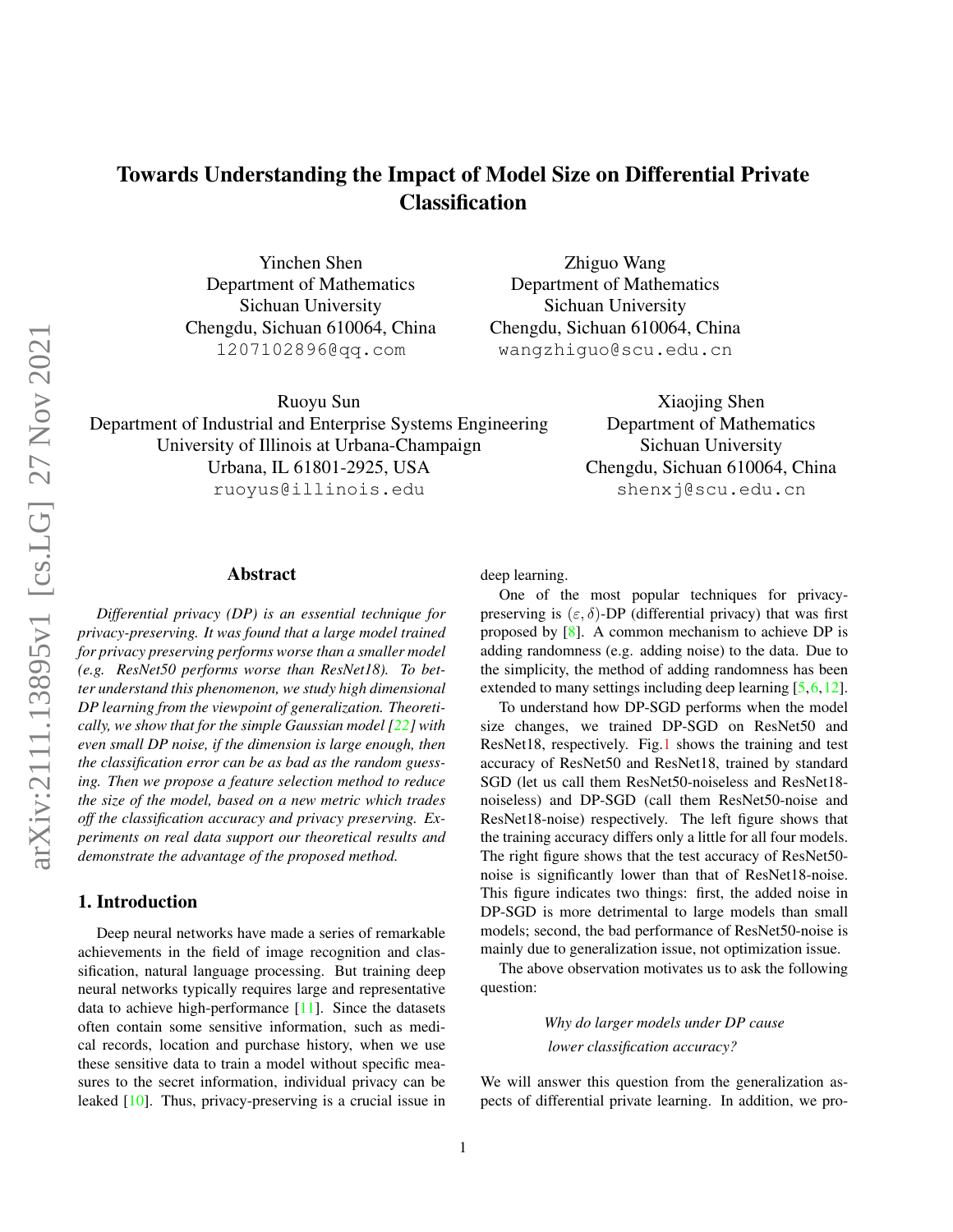<span id="page-1-1"></span><span id="page-1-0"></span>

Figure 1. The performance of ResNet on CIFAR-10 by DP-SGD with  $\varepsilon = 5$ ,  $\delta = 0.0001$ . (a) is the result in the training set, we see that both the ResNet 18 and ResNet 50 with noise or without noise obtain 98% classification accuracy, respectively. (b) is the result in the test set, we see that the performance of ResNet 50 and ResNet 18 under noiseless condition is the same but ResNet50 causes much lower test accuracy than ResNet18.

pose to select a subset of features to trade off the classification accuracy and privacy-preserving.

## 1.1. Our Contributions

- Generalization bound. We analyze generalization error bound in a simple Gaussian model under DP. By focusing on specific Gaussian noise, we can establish information-theoretic upper bounds of the classification error, which depends on the size of dimension and noise. The intuition is simple: as the dimension increases, noise can accumulate to cause classification error increase; when the dimension is large enough, the classifier performs nearly the same as random guessing. This provides an explanation why a larger model causes lower classification accuracy under DP. Our contribution is to provide a concrete analysis to formalize the intuition.
- Feature selection. Since models have increasing classification error with an increasing number of dimensions, we use the feature selection technique to reduce the dimension. A novel filter feature selection method is proposed, which uses a distance measure to assign a scoring to each feature. Comparing with t-statistic, the proposed method can obtain the stable and important features under DP.
- Experiment. We perform simulation based on synthetic data and common real data such as RCV1, CIFAR-10. After using the proposed feature selection method, we show that ResNet50 performs better than ResNet18 on CIFAR-10 in terms of DP.

## 1.2. Related Works

Differential Privacy: In [\[25\]](#page-8-1), it considers both input-DP which adds noise on data processing, and output-DP which perturbs the answer of questions, and propose practical algorithms to show how to deal with two DP mechanisms. For the complicated situation like neural network, DP-SGD has been proved in utility [\[4\]](#page-7-6) with bounds for convergence after clipping gradient. Considering dimensions, [\[1\]](#page-7-7) points that under assumptions of loss function and parameters, empirical risk can degenerate with dimension increment under differential privacy. Recently on neural network, [\[23\]](#page-8-2) shows that linear models trained on handcrafted features significantly outperform neural networks for moderate privacy budgets. However, they did not consider and set experiments for the affect of the dimension for the same type of model with accuracy instead of empirical risk.

High Dimension Low Sample Size Data: In low sample size *n* and high dimension  $p$ , [\[14\]](#page-7-8) studies the impact of the increasing  $n$  with fixed  $p$ , and they propose a geometric representation method for high-dimension data. For a linear model, [\[24\]](#page-8-3) propose a similar assumption with our condition and achieve a risk bound. For a neural network, [\[21\]](#page-7-9) propose DNP network to train on low sample by dropouts. DNP trains model by dropping neutrons randomly to minimize model size to increase model stability. Their works are powerful but in clean data, not concerning about privacy which people concerns.

Feature Selection: There are many traditional methods like wrapper and filter [\[16\]](#page-7-10) to select 'important' features for the clean data. Considering utility, the robustness of selection has been considered in [\[18\]](#page-7-11). They propose an algorithm to separate features with robustness in a certain model by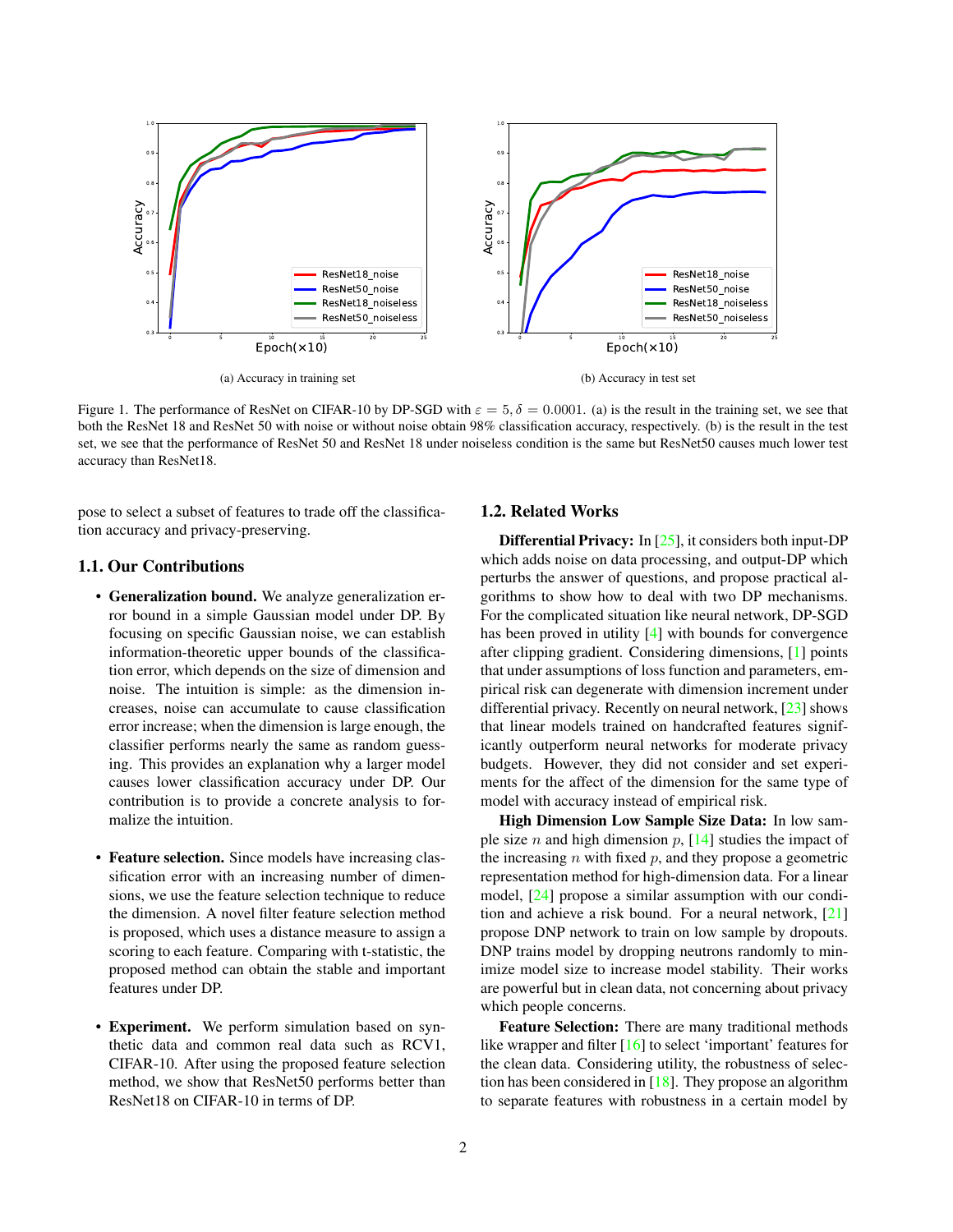<span id="page-2-8"></span>adversary perturbation: changing labels for classes. However, their work either bases on clean data or adversary perturbation, which is not suitable for DP.

#### 1.3. Outline of The Paper

In the next section, we give some definitions and preliminaries. In Section 3, we analyze a simple Gaussian model and prove that larger models lead to higher error under DP. Then we proposed a feature selection algorithm for dimension reduction in differential privacy. The simulation in Section 4 reveals that feature selection can improve the performance and the proposed method performs better in some real dataset including RCV1 and CIRAR-10.

## 2. Basic Definitions

In this section, we first define  $(\varepsilon, \delta)$ -DP. Moreover, we consider a simple Gaussian model under DP. Then, We will analyze a linear discriminant analysis (LDA) classifier for this Gaussian model.

<span id="page-2-0"></span>Definition 1. *(Differential Privacy [\[7\]](#page-7-12)) A randomized algorithm* M with domain dataset  $\mathcal{D}$  is  $(\varepsilon, \delta)$ -differential pri*vate if for all*  $S \subseteq Range(M)$  *and for all*  $x, y \in D$  *that*  $||x - y||_1 \leq 1$  *:* 

$$
\Pr[\mathcal{M}(x) \in \mathcal{S}] \le \exp(\varepsilon) \Pr[\mathcal{M}(y) \in \mathcal{S}] + \delta. \tag{1}
$$

Since Definition [1](#page-2-0) imposes no limitations on randomized algorithm  $M$ , we use the following Gaussian mechanism that adding Gaussian noise, which we can create a DP algorithm for function f with sensitivity  $\Delta f \triangleq \max || f(d_i)$  $f(d_i)$ <sub>1</sub>, where the maximum is over all pairs of datasets  $d_i$  and  $d_j$  in dataset  $D$  differing in at most one element and  $\|\cdot\|_1$  denotes the  $\ell_1$  norm.

Definition 2. *(Gaussian Mechanism [\[8\]](#page-7-2)) Given any func*tion  $f: \mathcal{D} \to \mathbb{R}^k$ , the  $(\epsilon, \delta)$ -Gaussian mechanism is defined *as:*

$$
\mathcal{M}_L(x, f(\cdot), \varepsilon) = f(x) + (Y_1, \dots, Y_k)
$$
 (2)

where  $Y_i$  are i.i.d. random variables drawn from  $\mathcal{N}(0, \sigma^2)$ *where*  $\sigma = \Delta f \cdot \ln(1/\delta)/\epsilon$ .

Consider the p-dimensional classification problem between two classes  $C_1$  and  $C_2$ . Suppose our clean data comes from the Gaussian model (GM) [\[3\]](#page-7-13), [\[22\]](#page-8-0) . To analyze the impact of DP, based on the Gaussian mechanism, we consider the following binary classification by adding Gaussian noise to achieve  $(\epsilon, \delta)$ -DP.

<span id="page-2-7"></span>**Definition 3.** *(Private GM)* Let  $\mu_k \in \mathbb{R}^p$ ,  $k = 1, 2$ , be the *per-class mean vector and*

$$
\Sigma \triangleq \text{diag}(\sigma_1^2, ..., \sigma_p^2)
$$
 (3)

*be the variance parameter.* (ε, δ)−*private Gaussian mixture model is defined by the following distribution over*  $(\hat{x}_k, k) \in \mathbb{R}^p \times \{1, 2\}$ : First, draw a label k from  $\{1, 2\}$ uniformly at random, then sample the data point  $x_k \in \mathbb{R}^p$ from  $\mathcal{N}(\mu_k, \mathbf{\Sigma})$ . Then we get a non-private dataset  $\{x_k^i, k\}$ ,  $k = 1, 2, i = 1, \ldots, n_k$ . Finally, according Gaussian mechanism to obtain dataset  $\{\hat{x}_{k}^{i},k\}$ , where

<span id="page-2-5"></span>
$$
\hat{x}_k^i = x_k^i + 2C_p \ln(1/\delta) / \epsilon \cdot (\eta_1, ..., \eta_p), \tag{4}
$$

*where*  $\eta_i$  *are i.i.d variables*  $\eta_i \sim \mathcal{N}(0, 1)$  *and*  $C_p \triangleq$  $\max_{k \in \{1,2\}, i \leq n_k} ||x_k^i||_1$  is a constant depending on dimen*sion* p*.*

From private GM, we can obtain some training data  $\{\hat{x}_{k}^{i}, k\}, k = 1, 2, i = 1, \ldots, n_{k}$ . Let  $n = n_{1} + n_{2}$ . Using these training data, the parameters  $\mu_k$  and  $\Sigma$  can be estimated by

<span id="page-2-1"></span>
$$
\hat{\mu}_k = \frac{1}{n_k} \sum_{i=1}^{n_k} \hat{x}_k^i, k = 1, 2,
$$
\n(5)

$$
\hat{\Sigma} = \text{diag}\left\{ \frac{(S_{1j}^2 + S_{2j}^2)}{2}, j = 1, ..., p \right\},
$$
 (6)

where  $S_{kj}^2 = \frac{1}{(n_k-1)} \sum_{i=1}^{n_k} (\hat{x}_{kj}^i - \bar{x}_{kj})^2$  is the sample variance of the j-th feature in class k and  $\bar{x}_{kj}$  =  $\frac{1}{n_k} \sum_{i=1}^{n_k} \hat{x}_{kj}^i$ .

When  $\mu_k$  and  $\Sigma$  are known, the Fisher linear discriminant rule

<span id="page-2-3"></span><span id="page-2-2"></span>
$$
\delta_n(x) = (x - \mu)\hat{\Sigma}^{-1}\alpha,\tag{7}
$$

is the optimal classifier [\[15\]](#page-7-14), where  $\mu = \frac{1}{2}(\mu_1 + \mu_2), \alpha =$  $\mu_1 - \mu_2$ . In practice, these parameters are unknown and replaced by their estimates  $(5)-(6)$  $(5)-(6)$  $(5)-(6)$ . Thus, the standard LDA using an empirical version of [\(7\)](#page-2-3) is defined as follows.

<span id="page-2-4"></span>Definition 4. *(LDA classifier [\[16\]](#page-7-10)) The LDA classifier is defined as:*

$$
\hat{\delta}_n(x) = (x - \hat{\mu})\hat{\Sigma}^{-1}\hat{\alpha},\tag{8}
$$

where  $\hat{\mu} = \frac{1}{2} (\hat{\mu}_1 + \hat{\mu}_2), \hat{\alpha} = \hat{\mu}_1 - \hat{\mu}_2.$ 

From Definition [4,](#page-2-4) it shows that if  $\delta_n(x) > 0$ , which classifies sample  $x$  into class  $C_1$ . Let us denote the parameter by  $\theta = (\mu_1, \mu_2, \Sigma)$ , we define the following classification error.

Definition 5. *(Classification Error) If we have a new ob* $s$ *ervation* x from class  $C_1$ , then the classification error  $\mathbf{W}(\hat{\delta}_n, \theta)$  of the LDA classifier is defined by

$$
\mathbf{W}(\hat{\delta}_n, \theta) \triangleq P(\hat{\delta}_n(x) \le 0 | \hat{x}_k^i) = 1 - \Phi(\Psi), \qquad (9)
$$

<span id="page-2-6"></span>*where*  $k = 1, 2, i = 1, \ldots, n_k$ ,

$$
\Psi = \frac{(\mu_1 - \hat{\mu}) \, \iota \hat{\Sigma}^{-1} \, (\hat{\mu}_1 - \hat{\mu}_2)}{\sqrt{(\hat{\mu}_1 - \hat{\mu}_2) \, \iota \hat{\Sigma}^{-1} \, (\hat{\mu}_1 - \hat{\mu}_2)}}.
$$
(10)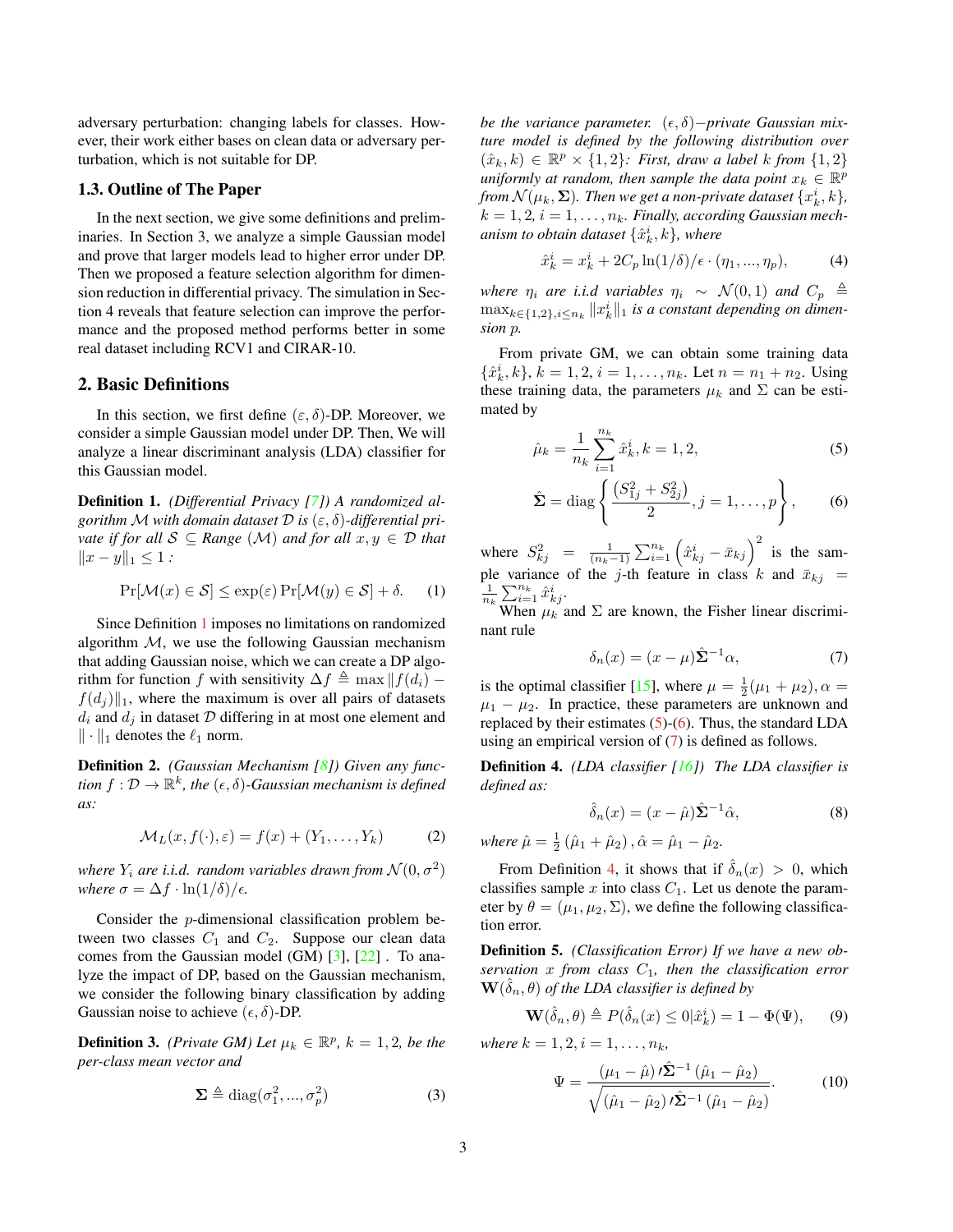## <span id="page-3-6"></span>3. Theoretical Results

In this section, we first prove that with added noise, the error increases as the dimension increases. The intuition is that noise for different features can accumulate to cause large classification error. Then we focus on a criterion suitable for feature selection under DP to reduce dimension. Finally, we give an algorithm to realize our criterion for a dataset.

#### 3.1. Impact of High Dimension Under DP

In this part, we first give an upper bound for the binary classification error. Without loss of generality, the sample data are assumed to be balanced.

<span id="page-3-4"></span>Theorem 6. *Suppose the training data comes from pri-vate GM (Definition [2\)](#page-2-5) and*  $n_1 = n_2$ . In addition, as*sume*  $\log p = o(n)$ ,  $n = o(p)$ *. Then the classification error*  $\mathbf{W}(\hat{\delta}_n, \theta)$  is bounded by

$$
\mathbf{W}(\hat{\delta}_n, \theta) \le 1 - \Phi\left(\frac{\left(1 + o_p(1)\right)\Gamma}{2\left[\frac{4p}{n} + \left(1 + o_p(1)\right)\Gamma\right]^{\frac{1}{2}}}\right), \quad (11)
$$

*where*  $\delta$ *,*  $\epsilon$ *,*  $C_p$  *are defined in [\(4\)](#page-2-5), respectively;*  $\alpha = \mu_1 - \mu_2$ *and*  $\mu_1$  *and*  $\mu_2$  *are the per-class mean vectors;*  $o_p(1)$  *is a variable decreasing when* p *increasing;*

$$
\Gamma \triangleq \sum_{j=1}^{p} \frac{\alpha_j^2}{\sigma_j^2 + (2C_p \ln(1/\delta)/\epsilon)^2}
$$
 (12)

where  $\alpha_j$  *is j-th of*  $\alpha$  *and*  $\sigma_j^2$  *is defined in* [\(3\)](#page-2-6)*.* 

**Remark 1.** *The condition*  $\log p = o(n)$ ,  $n = o(p)$  *means that* n *grows much slower than* p *while* log p *grows much slower than* n*. It is one of the common assumptions to study the high dimensional learning with low sample size [\[24\]](#page-8-3).*

Let  $\tau \triangleq \ln(1/\delta)/\epsilon$  and  $p \to \infty$ , we derive an upper bound for Γ defined in  $(12)$ .

$$
\Gamma < \frac{\sum_{j=1}^{p} \alpha_j^2}{(2C_p \ln(1/\delta)/\epsilon)^2} \le \frac{1}{\tau^2} \frac{\sum_{j=1}^{p} |\alpha_j|^2}{\max_{a \le n_1, b \le n_2} \|x_1^a - x_2^b\|_1^2}
$$
\n
$$
\le \frac{1}{\tau^2} \frac{\sum_{j=1}^{p} |\alpha_j|^2}{(\sum_{i=1}^{p} |\alpha_i|)^2} \le \frac{1}{\tau^2},
$$

<span id="page-3-5"></span>where the second inequality dues to the definition of  $C_p$ . Since  $C_p$  is the largest norm of data, the norm of distance between two classes should not be huger than  $2C_p$ . The third inequality caused by the maximum distance between two classes is no less than the distance of true means of each class with probability 1, i.e.,  $P\left(\max_{a \leq n_1, b \leq n_2} \|x_1^a - x_2^b\|_1 \geq \sum_{j=1}^p |\alpha_j|\right) \stackrel{n}{\longrightarrow} 1.$ Thus,  $\Gamma$  can be controlled by an upper-bound without p.

Remark 2. *We can see two aspects from this theorem. First, for fixed noise with given*  $\epsilon$ ,  $\delta$ , when  $p \to \infty$ , denominator in *the right side of [\(11\)](#page-3-1) towards infinity. Thus the classification error is*

<span id="page-3-2"></span>
$$
\mathbf{W}(\hat{\delta}_n, \theta) \to 1 - \Phi(\mathcal{O}(\frac{1}{\sqrt{p}})) \to \frac{1}{2},\tag{13}
$$

*where* O(d) *means that it grows at the order of* d*. According to [\(13\)](#page-3-2), it shows the LDA classifier with high dimension performs nearly the same as random guessing, which is similar to the result in [\[9\]](#page-7-15).*

*However, when we consider perturbation in [\(11\)](#page-3-1) with fixed* p and n. When  $\epsilon$  and  $\delta$  *decrease to 0, i.e.,* ,  $\tau \to \infty$ *, which means the noise is large enough. Thus the classification error is*

$$
\mathbf{W}(\hat{\delta}_n, \theta) \to 1 - \Phi(\mathcal{O}(\frac{1}{\tau^2})) \to \frac{1}{2}, \quad (14)
$$

<span id="page-3-1"></span>*which is merely random guessing without any ability to classify. Moreover, when*  $p \to \infty$  *and*  $\epsilon \to 0$  *at the same time, then the classification error is*

<span id="page-3-3"></span>
$$
\mathbf{W}(\hat{\delta}_n, \theta) \to 1 - \Phi(\mathcal{O}(\frac{1}{\sqrt{p\tau^4}})) \to \frac{1}{2}.
$$
 (15)

*Compared [\(15\)](#page-3-3) with [\(13\)](#page-3-2), it reveals that the larger noise can speed up the rate of model degradation.*

<span id="page-3-0"></span>So far we have analysis the impact of dimensionality on binary classifications. In the appendix, we have extended the results for multi-class classification.

From Theorem [6](#page-3-4) and the Remark [2,](#page-3-5) it shows that the larger model with high dimension leads to lower classification accuracy under DP theoretically. To trade off the classification accuracy and privacy-preserving, we use the feature selection technique to reduce the dimension of large model since Theorem [6](#page-3-4) shows accuracy is about  $\Gamma$  and thus about dimension p. Experiment of this theorem will be listed in experiment part.

#### 3.2. Feature Selection

In this subsection, we use filter feature selection methods, which assign a score (often a statistical measure) to each feature. One typical statistical measure is t-statistics [\[17\]](#page-7-16), which is defined as follows

$$
T_j = \frac{\bar{x}_{1j} - \bar{x}_{2j}}{\sqrt{S_{1j}^2/n_1 + S_{2j}^2/n_2}}, j = 1, \cdots, p,
$$
 (16)

where  $\bar{x}_{kj}$  and  $S_{kj}$  are defined in [\(5\)](#page-2-1). After computing the values of t-statistic for each feature, we sort these values in descending order and select the important feature. Moreover, under the DP setting, we hope the feature selection result is independent of the perturbation.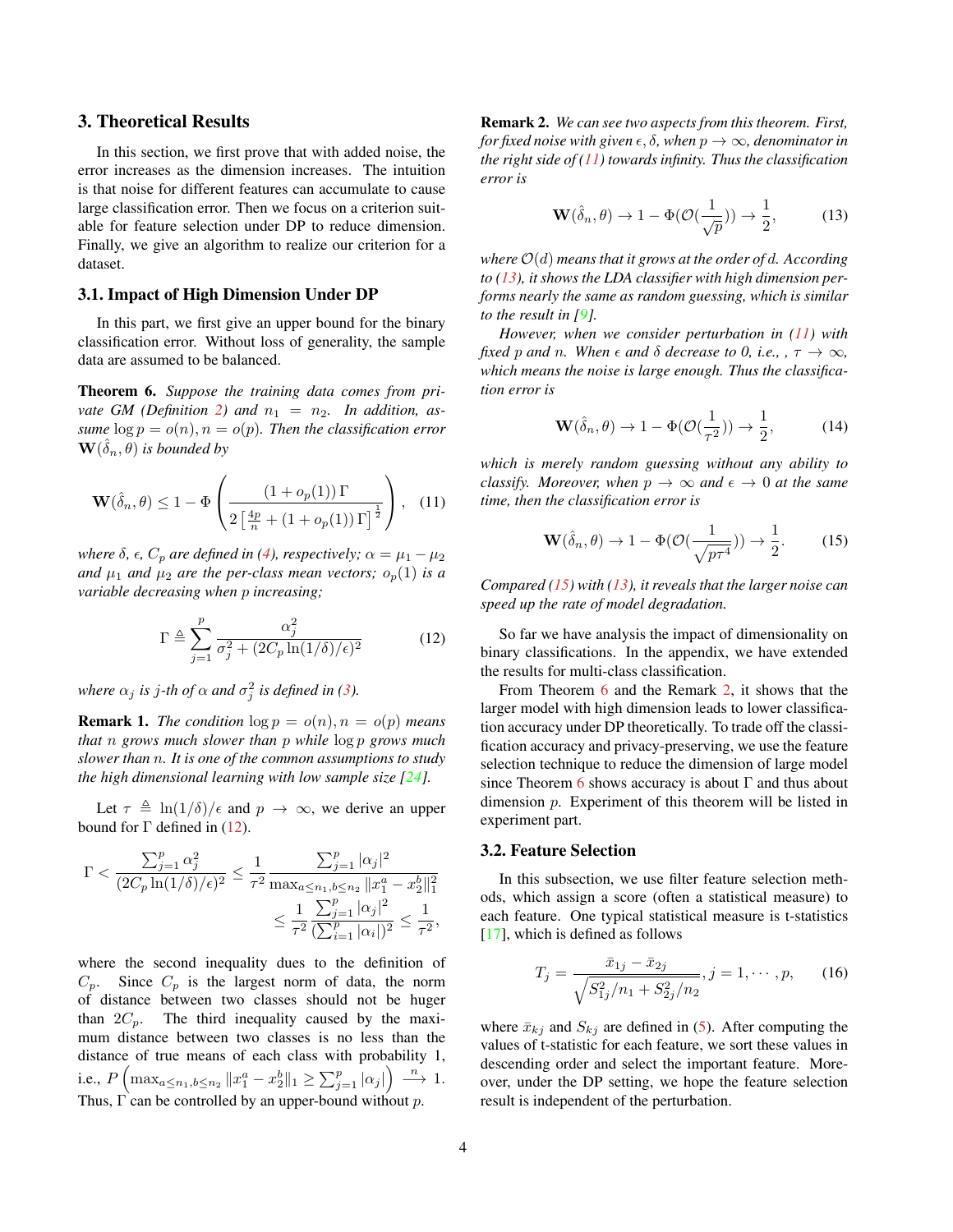<span id="page-4-3"></span><span id="page-4-0"></span>

(b) Feature distribution after perturbation

Figure 2. Distribution for classes in different situations. For the left figure, feature 1 of two distributions is almost no overlap which means this feature is powerful to distinguish class while feature 2 is not so powerful. For the right, both features have overlap. But feature 2 is merely over 1/2 while feature 1 is about 3/4, so feature 2 is more powerful now.

When there exists a significant difference between the means of two classes, t-statistic can perform well for finding important features. However, when we add noise to the data, the selected feature using t-statistic is susceptible to perturbation, since the formulation of t-statistic relies on sample variance. Specifically, according to the definition of  $S_{k,j}$  defined in [\(5\)](#page-2-1), we calculate the expectation of  $\hat{\Sigma}$  as  $\mathbf{E}(\hat{\boldsymbol{\Sigma}}) = \boldsymbol{\Sigma} + (2C_p \ln(1/\delta)/\epsilon)^2 * \mathbf{I}_p$ . It shows that the DP budget  $\epsilon$  and  $\delta$  can influence the value of t-statistic. Here we also give an example to show it.

Example 1. *Consider a binary classification problem based on private GM (Definition [3\)](#page-2-7). The variance and mean vector set*  $\Sigma = \text{diag}(1, 10)$  *and*  $\mu_1 = [0, 0]$   $\mu_2 = [5, 10]$ *(Fig[.2a\)](#page-4-0), respectively. We sample*  $n_1 = n_2 = 200$  *for each class.*

*Firstly, if we use the clean data without adding noise in private GM, the value of t-statistic,*  $D = \mu_2 - \mu_1$ ,  $S_1^2$  *and* S 2 <sup>2</sup> *are calculated as the following table.*

| feature      |    |       |
|--------------|----|-------|
|              |    | 10    |
| variance     |    | 10    |
| t-statistics | 50 | 31.62 |

.

*The above table shows that feature 1 has a bigger tstatistics, thus we select feature 1 if we only require one feature.*

*Secondly, when we add noise with DP budget of*  $\epsilon = 3$  *in private GM (Fig[.2b\)](#page-4-0), the results are presented as follows*

| feature                   |       |       |
|---------------------------|-------|-------|
|                           |       | 10    |
| <i>variance perturbed</i> | 10    | 19    |
| <i>t</i> -statistics      | 15.82 | 22.94 |

#### *Thus feature 2 is a better result to be selected.*

This example shows the best feature or the sort of tstatistic is not stable to perturbation, which means a small noise on data may create a new rank and it is harmful for feature selection in DP. However, numerator of t-statistics is stable since  $E(\hat{\mu}_k) = \mu_k$  regardless of perturbation (see the first row of the above tables). It suggests us to consider the following distance criterion for selecting the important feature.

Definition 7. *Distance criterion is defined as follow:*

$$
\hat{D}_j = \hat{x}_{1j} - \hat{x}_{2j},\tag{17}
$$

*where*  $\hat{x}_{kj}$  *is the average of class k, feature j.* 

This is a stable criterion since  $\mathbf{E}(D) = \mu_1 - \mu_2$  whether the data has noise or not. Next, we give a theorem to show that the proposed distance criterion can distinguish those useful features with probability one.

## <span id="page-4-1"></span>Assumption 1.

- *1.* Assume that distance vector  $\alpha = \mu_1 \mu_2$  is sparse *and without loss of generality, only the first* s *entries are nonzero.*
- 2. Assume that the elements of both diagonal matrices  $\Sigma_1$ *and*  $\Sigma_2$  *are bounded with upper bound v.*

In high dimension learning with low size data, sparsity is always a consideration  $[13]$ . Also, variance is normal to be seen as finite, otherwise, estimation of variance will not be close to true value with a low size of data.

<span id="page-4-2"></span>The following theorem describes that all important features can be selected by distance criterion. Recall that  $n = n_1 + n_2$  and  $n_k$  represents sample size of class k.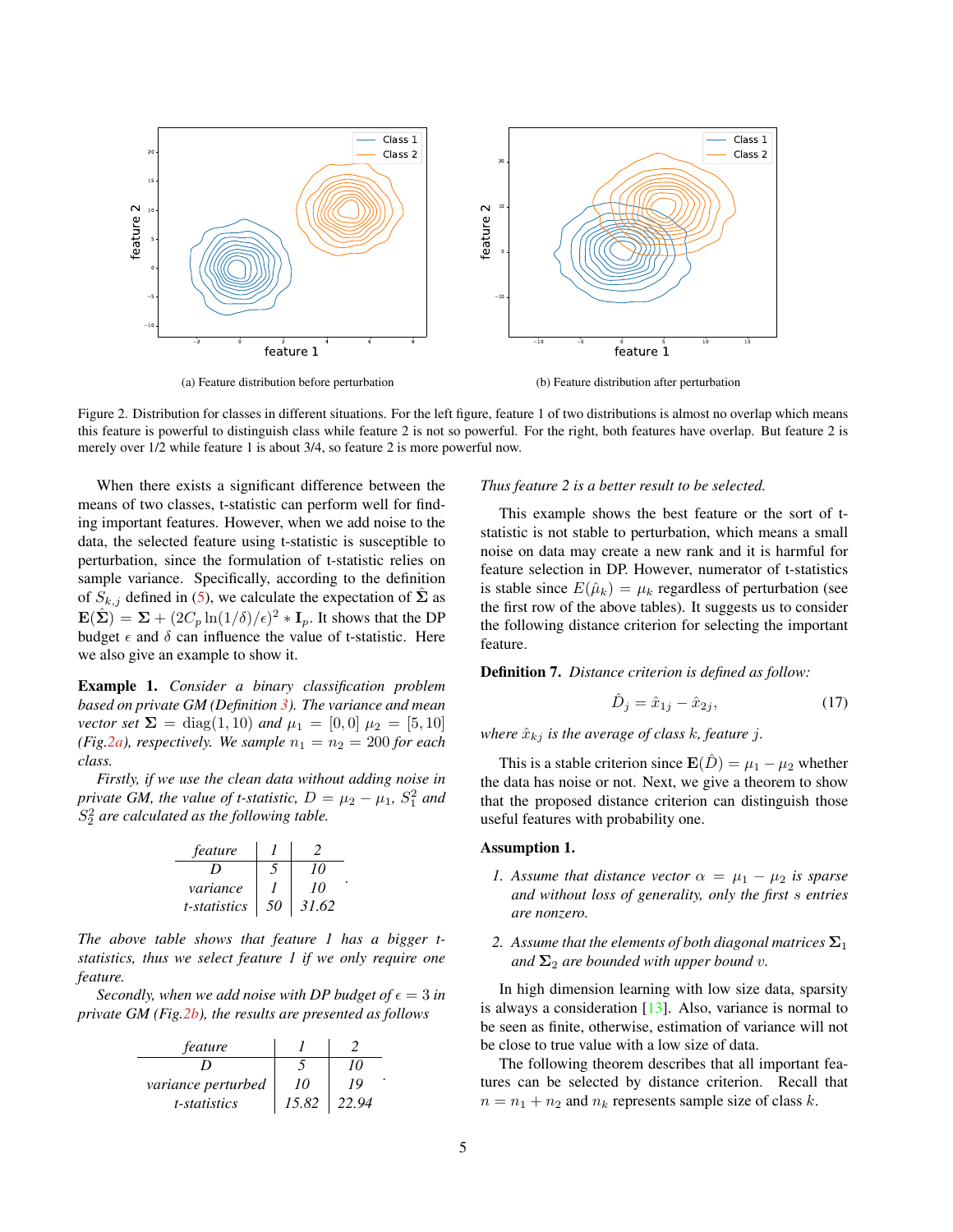<span id="page-5-1"></span>**Theorem 8.** Let  $c_1 \leq n_1/n_2 \leq c_2$ , *s* be a value such that  $\log(p-s) = o(n^{\gamma})$  and  $\log s = o(n^{\frac{1}{2}-\gamma}\beta_n)$  for some  $\beta_n \to \infty$  and  $0 < \gamma < \frac{1}{3}$ . Suppose that  $\min_{j=1,\dots,p} |\alpha_j| =$  $v n^{-\gamma} \beta_n$ *. Then under Assumption [1,](#page-4-1) for*  $y = c v n^{(\gamma-1)/2}$ *with* c *some positive constant, we have*

$$
P\left(\min_{j\leq s} \left|\hat{D}_j\right| \geq y \quad \text{and} \quad \max_{j>s} \left|\hat{D}_j\right| < y\right) \to 1. \tag{18}
$$

Remark 3. *From Theorem [8,](#page-4-2) we observe that the proposed distance criterion can distinguish the non-zero feature with probability one. When these important features are selected, then the dimension can be reduced. Thus, combing with Theorem [6,](#page-3-4) classification accuracy and privacypreserving can be traded off by feature selection.*

## 3.3. DP Feature Selection Algorithm (DFS)

Based on the proposed distance criterion, we design an integral algorithm to select the important feature under DP.

| <b>Algorithm 1: DP Feature Selection Algorithm</b> |                                                                                   |  |  |  |
|----------------------------------------------------|-----------------------------------------------------------------------------------|--|--|--|
|                                                    | 1 <b>Input:</b> [[ $X_{11}$ ],,[ $X_{1n_1}$ ]] and [[ $X_{21}$ ],,[ $X_{2n_2}$ ]] |  |  |  |
|                                                    | 2 Calculate average of features: $\hat{\mu}_1 = [a_{11},,a_{1p}]$                 |  |  |  |
|                                                    | and $\hat{\mu}_2 = [a_{21},, a_{2n}]$                                             |  |  |  |
|                                                    | 3 Calculate distance of features: $D =  \hat{\mu}_1 - \hat{\mu}_2 $               |  |  |  |
|                                                    | 4 Rank features with distance: $X_r =$                                            |  |  |  |
|                                                    | $[[x_{1[1]},,x_{1[p]}],,[x_{n[1]},,x_{n[p]}]]$                                    |  |  |  |
|                                                    | 5 Cut the first m features: $X_c$ =                                               |  |  |  |
|                                                    | $[[x_{1[1]},,x_{1[m]}],,[x_{n[1]},,x_{n[m]}]]$                                    |  |  |  |
|                                                    | 6 Calculate the maximum norm in $X_c$ :                                           |  |  |  |
|                                                    | $N_{max} \triangleq \max_{i \leq n, X_i \in X_c}   X_i  _1$                       |  |  |  |
|                                                    | 7 Generate noise: $n \times m$ matrix $\varepsilon$ with i.i.d.                   |  |  |  |
|                                                    | $\varepsilon_{ij} \sim \mathcal{N}(0, 2N_{max} \ln(1/\delta)/\epsilon)$           |  |  |  |
|                                                    | 8 Add noise to feature: $\ddot{X} = X_c + \varepsilon$                            |  |  |  |
|                                                    | <b>9 Output:</b> feature with noise $\hat{X}$ , Label                             |  |  |  |
|                                                    |                                                                                   |  |  |  |

Since we clip feature from p to  $m$  ( $m < p$ ),  $C_p$  and p in Theorem [6](#page-3-4) will become smaller, thus classification error would be reduced.

Remark 4. *This algorithm bases on our private GM. When we consider a neural network with inputs of image and text which are not vectors, we will use their latent layer of a neural network as features to utilize our algorithm.*

## 4. Experiment

In this section, we check our theoretical results by performing experiments on multiple common datasets, including synthetic data, RCV1 [\[19\]](#page-7-18) and CIFAR-10. For all DPmechanism, choose normal distribution and set  $\delta = 0.0001$ . Then for different data set, we choose different DP budget of  $\epsilon$  to protect the data.

<span id="page-5-0"></span>

Figure 3. Comparison for different DP parameters and selection. For our algorithm, only 20 features can generate a model with the highest accuracy in all DP settings while no selection model cannot reach the best with noise.

#### 4.1. Synthetic Data

For synthetic data, consider two high dimensional Gaussian distributions  $\mathcal{N}(\mu_0, \Sigma_0)$  and  $\mathcal{N}(\mu_1, \Sigma_1)$ , where  $\Sigma_k =$  $diag(a_{1_k},...,a_{p_k})$  with  $p = 3000$  and  $a_{i_j} \sim \exp(0.1)$ . In addition,  $\mu_0 = \mathbf{0} \in \mathbb{R}^p$ ,  $\mu_1$  is a  $(1 - c)\delta_0 + \frac{1}{2}c \exp(-2|x|)$ , where  $\delta_0$  means equals to 0 and  $c = 0.88$ .

Using the GM parameters above, we generate 30 training data and 200 testing data for each class. To protect privacy, we add some Gaussian noise with  $\epsilon = 5$  and  $\epsilon = 10$  to all data except labels basing on private GM (Definition [3\)](#page-2-7). The LDA classifier is used to separate these two classes. Fig. [3](#page-5-0) presents the test accuracy.

In Fig[.3,](#page-5-0) we observe that the proposed algorithm performs well in feature selection under different noise levels. In noiseless condition, the performance of feature selection and without feature selection is the same. However, within 20 features selected by DFS, our algorithm converges to 0 test error while feature without selection needs more than 1000 features. Moreover, DFS can select features to maintain the best accuracy for more than 500 features. Also, without feature selection, result is not smooth since some perturbing data influence the performance.

In Fig[.4a,](#page-6-0) a comparison of proposed algorithms with tstatistic in terms of test error has been presented. It shows that the increase of dimension leads to the decrease of performance, which is consistent with Theorem [6.](#page-3-4) However, the curve of the proposed method is below that of t-statistic, thus the proposed method can reduce the influence of high dimension. Since the larger  $\varepsilon$  means the smaller noise, Fig. [4b](#page-6-0) shows the test error decreasing with the increasing the  $\varepsilon$ while the proposed method can reduce the test error much more. In addition, in both figures, our curves maintain parallel for a long time, which means the proposed method is more resilient to dimension increasing and noise accumulation.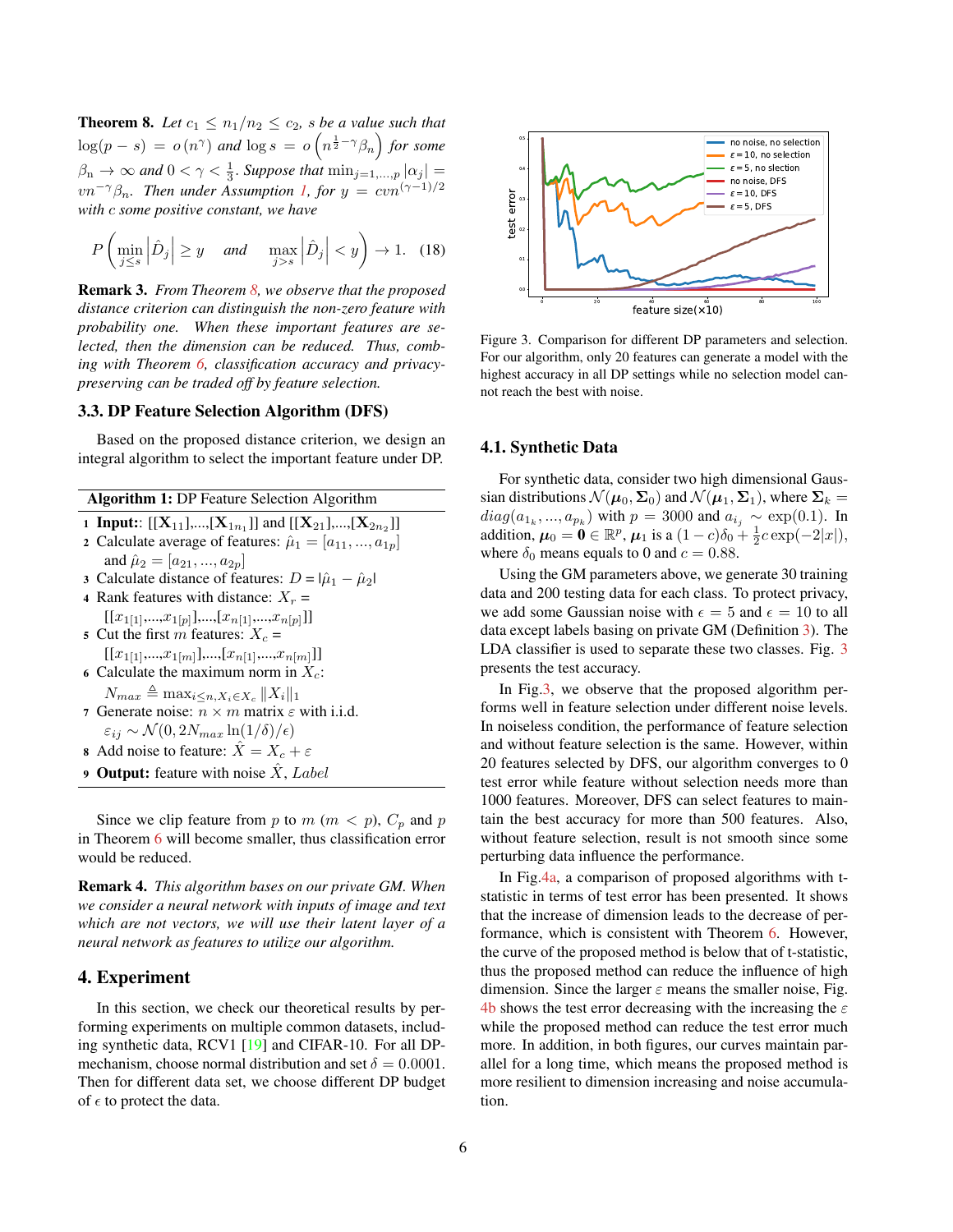<span id="page-6-0"></span>

Figure 4. Results for the numerical dataset. The left figure shows that our DFS maintains stable for  $p < 30$  while t-statistic climbing all the time. Right shows that for fixed p, comparing with t-statistic, DFS obtain higher accuracy with the same DP budget  $\varepsilon$ .

<span id="page-6-1"></span>

Figure 5. Results for RCV1. The left figure shows when the dimension of feature comes to 9, both algorithm reaches the best accuracy while DFS gets 0.06 test error. Right shows for DP budget  $\varepsilon$  from 1 to 6, test error of DFS is much smaller than that of t-statistic.

# 4.2. RCV1

RCV1 dataset contains over 800,000 manually categorized news-wire stories labeled with news category, embedding into 47236 features. So we can regard it as features after extractor. Then we set it into a binary classification problem by choosing random 2 classes and draw 40 data each for training and 200 for the test.

For Fig[.5a](#page-6-1) and Fig[.5b,](#page-6-1) it also shows the test error of DFS is smaller than that of t-statistic. It is convinced that our algorithm can outperform traditional selection methods by t-statistic in the DP condition. Thus the proposed method provides a solution for the issue in the introduction.

# 4.3. CIRAR-10

Recall our original problem in the introduction that ResNet50 draws back more due to noise accumulation, our selection rule helps to reduce this tendency. (Algorithm for multiple classes and details in this experiment is listed in the appendix.)

In this experiment, we use the last but one layer data of ResNet training by DP-SGD setting  $\epsilon = 5$  to represent the input data in our algorithm. For a fair comparison, since ResNet18 has 512 features, we select 512 features from 2048 in ResNet50. Then we use multi-layer perceptrons (MLP) to train it with SGD without noise.

In Table [1,](#page-7-19) beyond that our algorithm can raise accu-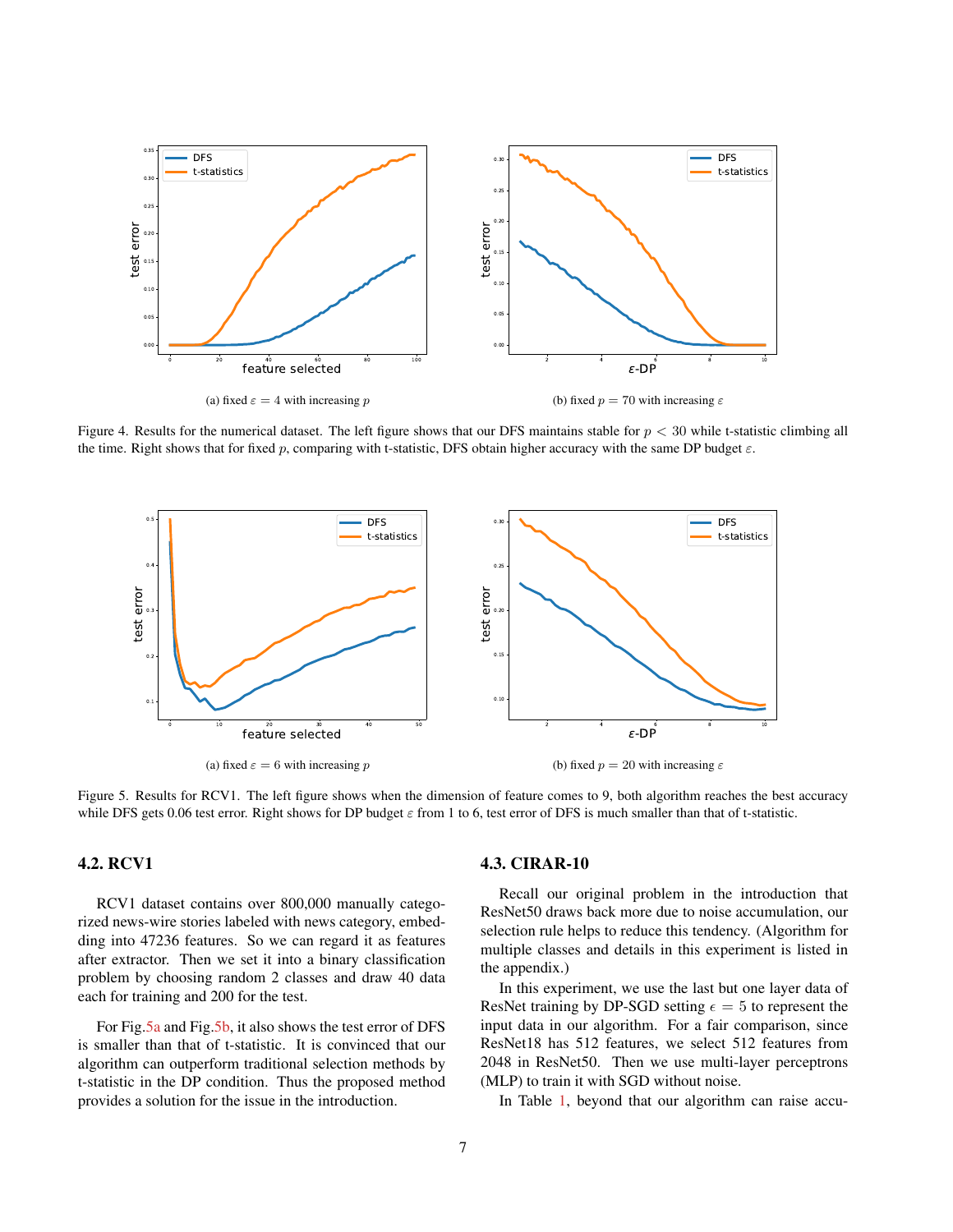racy for ResNet50, we also show that our method is better than the classic approaches which consider variance like t-statistics.

<span id="page-7-19"></span>

|                      | $CIFAR-10$ |      |        |
|----------------------|------------|------|--------|
| Model                | Min        | Max  | Median |
| ResNet <sub>50</sub> | 75.5       | 79.2 | 77.0   |
| ResNet18             | 83.6       | 85.3 | 84.5   |
| ResNet50+t-statistic | 784        | 81.3 | 80.1   |
| ResNet50+DFS         | 84.8       | 86.4 | 85.7   |

Table 1. Result for features on CIRAR-10 with ResNet18/50 under DP condition. We select 512 features from ResNet50 by DFS, then we see ResNet50 performs better than ResNet18. But the test accuracy of ResNet50 by t-statistics is less than ResNet18.

#### 5. Conclusions

This paper has studied the phenomenon that larger models causes lower classification accuracy under DP. To illustrate our idea, we have considered a simple Gaussian model for analysis. When noise or dimension tends to infinity, the classifier using all features performs nearly the same as random guessing. Hence it is necessary to find a robust distance criterion to reduce the dimension of the model. Theoretically, we have proved that the important features can be selected with probability one. Finally, we have proposed a DFS algorithm to trade off the classification accuracy and privacy-preserving. Simulation reveals that the proposed DFS algorithm enjoys better performance on real data. A future direction is to analyze the impact of the dimensionality under DP in a more realistic model.

## References

- <span id="page-7-7"></span>[1] R. Bassily, A. Smith, and A. Thakurta. Differentially private empirical risk minimization: Efficient algorithms and tight error bounds. *Computer Science*, 2014. [2](#page-1-1)
- <span id="page-7-21"></span>[2] Hongyuan Cao. Moderate deviations for two sample tstatistics. *ESAIM: Probability and Statistics*, 11:264–271, 2007. [4](#page-3-6)
- <span id="page-7-13"></span>[3] Lin Chen, Yifei Min, Mingrui Zhang, and Amin Karbasi. More data can expand the generalization gap between adversarially robust and standard models. In *International Conference on Machine Learning*, pages 1670–1680. PMLR, 2020. [3](#page-2-8)
- <span id="page-7-6"></span>[4] Xiangyi Chen, Steven Z Wu, and Mingyi Hong. Understanding gradient clipping in private sgd: a geometric perspective. *Advances in Neural Information Processing Systems*, 33, 2020. [2](#page-1-1)
- <span id="page-7-3"></span>[5] Xue-Wen Chen and Xiaotong Lin. Big data deep learning: Challenges and perspectives. *IEEE Access*, 2:514–525, 2014. [1](#page-0-0)
- <span id="page-7-4"></span>[6] Christophe Dupuy, Radhika Arava, Rahul Gupta, and Anna Rumshisky. An efficient dp-sgd mechanism for large scale nlp models. *arXiv preprint arXiv:2107.14586*, 2021. [1](#page-0-0)
- <span id="page-7-12"></span>[7] Cynthia Dwork. Differential privacy: A survey of results. In *International Conference on Theory and Applications of Models of Computation*, pages 1–19. Springer, 2008. [3](#page-2-8)
- <span id="page-7-2"></span>[8] Cynthia Dwork, Aaron Roth, et al. The algorithmic foundations of differential privacy. *Foundations and Trends in Theoretical Computer Science*, 9(3-4):211–407, 2014. [1,](#page-0-0) [3](#page-2-8)
- <span id="page-7-15"></span>[9] Jianqing Fan and Yingying Fan. High dimensional classification using features annealed independence rules. *Annals of Statistics*, 36(6):2605, 2008. [4](#page-3-6)
- <span id="page-7-1"></span>[10] Benjamin CM Fung, Ke Wang, Rui Chen, and Philip S Yu. Privacy-preserving data publishing: A survey of recent developments. *ACM Computing Surveys (Csur)*, 42(4):1–53, 2010. [1](#page-0-0)
- <span id="page-7-0"></span>[11] Mehdi Gheisari, Guojun Wang, and Md Zakirul Alam Bhuiyan. A survey on deep learning in big data. In *2017 IEEE International Conference on Computational Science and Engineering (CSE) and IEEE International Conference on Embedded and Ubiquitous Computing (EUC)*, volume 2, pages 173–180. IEEE, 2017. [1](#page-0-0)
- <span id="page-7-5"></span>[12] Ian Goodfellow, Yoshua Bengio, and Aaron Courville. *Deep learning*. MIT press, 2016. [1](#page-0-0)
- <span id="page-7-17"></span>[13] Miha Grčar, Dunja Mladenič, Blaž Fortuna, and Marko Grobelnik. Data sparsity issues in the collaborative filtering framework. In *International Workshop on Knowledge Discovery on the Web*, pages 58–76. Springer, 2005. [5](#page-4-3)
- <span id="page-7-8"></span>[14] Peter Hall, James Stephen Marron, and Amnon Neeman. Geometric representation of high dimension, low sample size data. *Journal of the Royal Statistical Society: Series B (Statistical Methodology)*, 67(3):427–444, 2005. [2](#page-1-1)
- <span id="page-7-14"></span>[15] Ning Hao, Bin Dong, and Jianqing Fan. Sparsifying the fisher linear discriminant by rotation. *Journal of the Royal Statistical Society. Series B, Statistical methodology*, 77(4):827, 2015. [3](#page-2-8)
- <span id="page-7-10"></span>[16] Peter E Hart, David G Stork, and Richard O Duda. *Pattern classification*. Wiley Hoboken, 2000. [2,](#page-1-1) [3](#page-2-8)
- <span id="page-7-16"></span>[17] Jianping Hua, Waibhav D Tembe, and Edward R Dougherty. Performance of feature-selection methods in the classification of high-dimension data. *Pattern Recognition*, 42(3):409–424, 2009. [4](#page-3-6)
- <span id="page-7-11"></span>[18] Andrew Ilyas, Shibani Santurkar, Dimitris Tsipras, Logan Engstrom, Brandon Tran, and Aleksander Madry. Adversarial examples are not bugs, they are features. *arXiv preprint arXiv:1905.02175*, 2019. [2](#page-1-1)
- <span id="page-7-18"></span>[19] David D Lewis, Yiming Yang, Tony Russell-Rose, and Fan Li. Rcv1: A new benchmark collection for text categorization research. *Journal of Machine Learning Research*, 5:361–397, 2004. [6](#page-5-1)
- <span id="page-7-20"></span>[20] Yanming Li, Hyokyoung G Hong, and Yi Li. Multiclass linear discriminant analysis with ultrahigh-dimensional features. *Biometrics*, 75(4):1086–1097, 2019. [3](#page-2-8)
- <span id="page-7-9"></span>[21] Bo Liu, Ying Wei, Yu Zhang, and Qiang Yang. Deep neural networks for high dimension, low sample size data. In *International Joint Conference on Artificial Intelligence*, pages 2287–2293, 2017. [2](#page-1-1)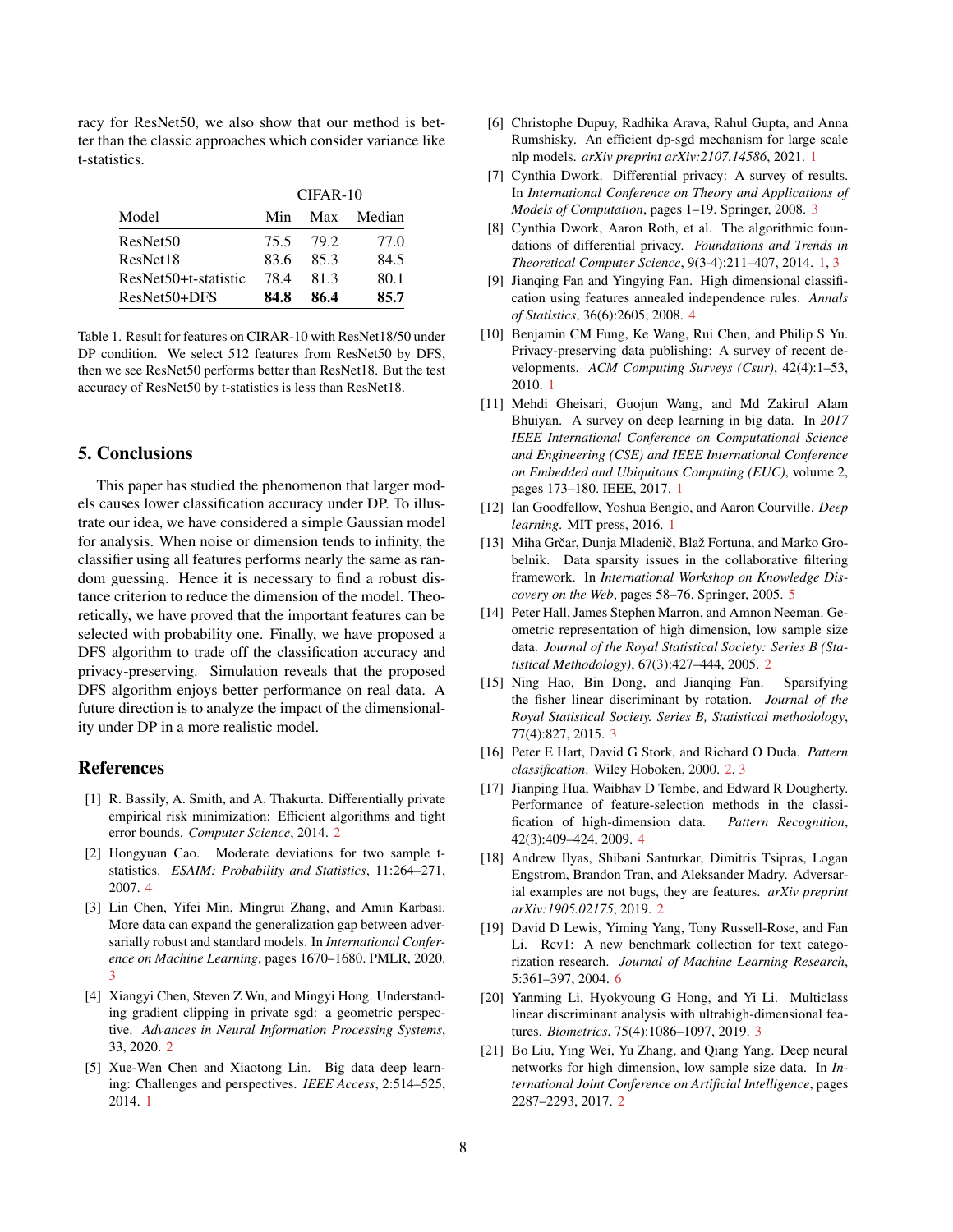- <span id="page-8-0"></span>[22] Ludwig Schmidt, Shibani Santurkar, Dimitris Tsipras, Kunal Talwar, and Aleksander Madry. Adversarially robust generalization requires more data. In *Advances in Neural Information Processing Systems*, 2018. [1,](#page-0-0) [3](#page-2-8)
- <span id="page-8-2"></span>[23] Florian Tramèr and Dan Boneh. Differentially private learning needs better features (or much more data). In *9th International Conference on Learning Representations, ICLR 2021, Virtual Event, Austria, May 3-7, 2021*. OpenReview.net, 2021. [2](#page-1-1)
- <span id="page-8-3"></span>[24] A. B. Tsybakov. Optimal rates of aggregation. *Digital Bibliography & Library Project*, 2003. [2,](#page-1-1) [4](#page-3-6)
- <span id="page-8-1"></span>[25] Yahong Xu, Geng Yang, and Shuangjie Bai. Laplace input and output perturbation for differentially private principal components analysis. *Security and Communication Networks*, 2019, 2019. [2](#page-1-1)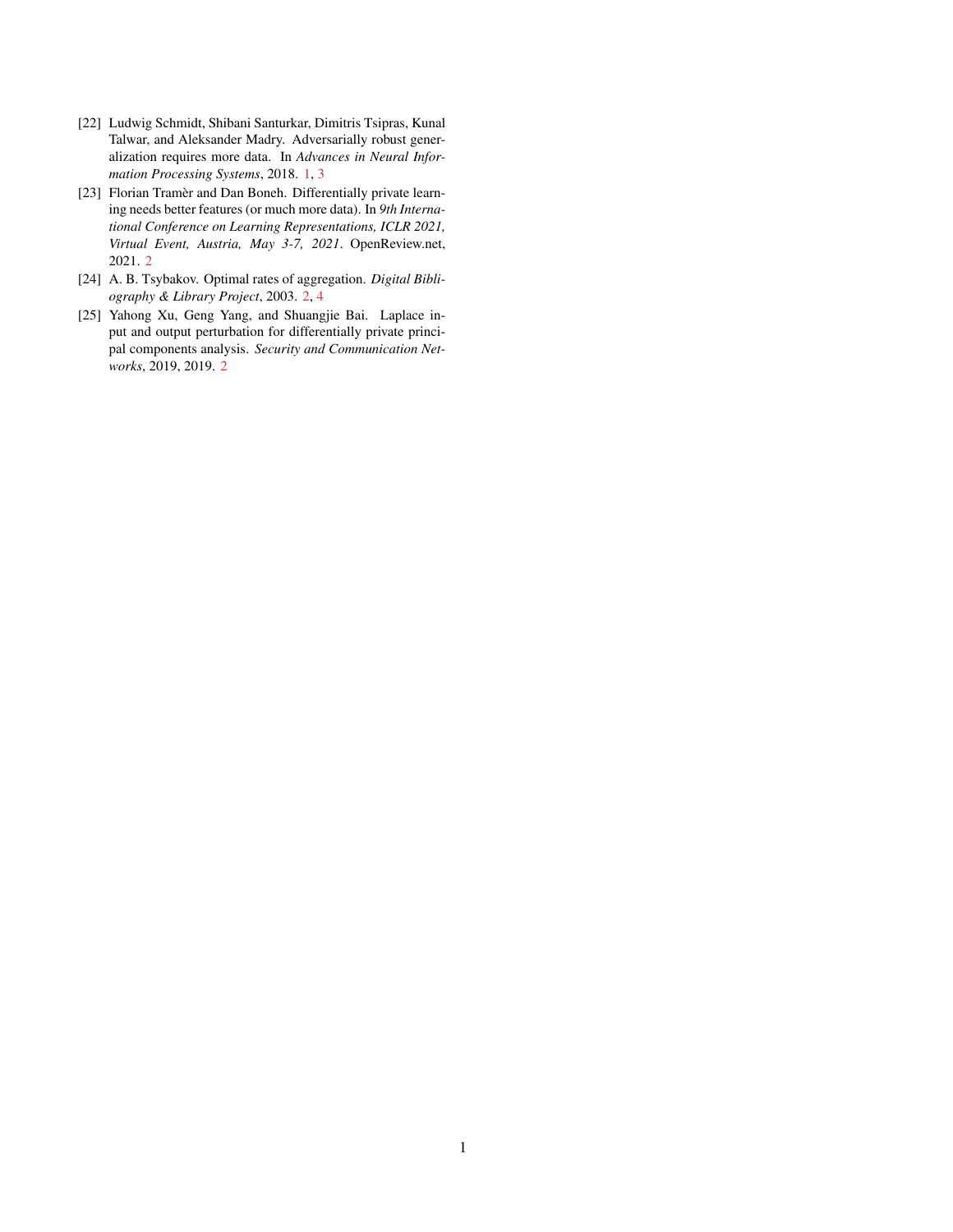# Towards Understanding the Impact of Model Size on Differential Private **Classification**

Supplementary Material

# A. Appendix

# A.1. DP-SGD CNN for MNIST

In this experiment, we use CNN for about 26k parameters and 52k parameters by widening layers to train on MNIST using DP-SGD. The result is similar comparing with the introduction that models with more parameters perform worse.



perform 5% lower than 26k parameters.

This also shows that both width and depth of neural network would influence accuracy, leading to problem towards dimension.

## A.2. Proof of Theorem 6

Before proof, we agree that character with hat is observation in this proof and truth value without hat.

*Proof.* First, since for normal distribution, if we have  $x \sim$  $\mathcal{N}(a, b)$  and  $y \sim \mathcal{N}(c, d)$ , assume x and y are independent, then

$$
x + y \sim \mathcal{N}(a + c, b + d)
$$

Thus data with perturbation can regard as a new data set. We will show result with new  $\Sigma \triangleq \Sigma + \sigma^2 * I_p$ . Also, we define  $\epsilon_{ij}$  is the bias for data i and feature j from true means,  $S_j$  is average estimation variance for feature j and  $\hat{\epsilon}_{kj}$  is the average bias for class k and feature j.

For estimation  $\hat{\Sigma}$ , we have following inequality:

$$
P\left(\max_{j=1,\dots,p}|S_j^2 - \sigma_j^2| > \varepsilon\right) \le \sum_{j=1}^p P\left(|S_j^2 - \sigma_j^2| > \varepsilon\right)
$$
  

$$
\le \sum_{j=1}^p P\left(\left|\sum_{i=1}^n \left(\epsilon_{ij}^2 - \sigma_j^2\right)\right| > n\varepsilon\right) \equiv I_1.
$$

It follows from Bernstein's inequality that

$$
P\left(\left|\sum_{i=1}^{n_k} \left(\epsilon_{kij}^2 - \sigma_{kj}^2\right)\right| > n\varepsilon\right) \le 2 \exp\left\{-\frac{c}{2} \frac{n^2 \varepsilon^2}{\sum_{j=1}^p \sigma_j^2}\right\},\,
$$

where c is the parameter for Bernstein's inequality.

Since  $\log p = o(n)$ , when  $p \to \infty$ ,  $n \to \infty$ . So  $I_1 =$  $o_p(1)$ . Thus  $P\left(\max_{j=1,\dots,p}|S_j^2-\sigma_j^2|>\varepsilon\right)\stackrel{P}{\to}0$ . So  $\hat{\Sigma}=$  $(1 + o_p(1))\Sigma$ .

Then we back to definition of classification error, since we assume  $\Sigma$  is already a diagonal matrix, after simplification, it can be written in form  $W(\hat{\delta}, \theta) = 1 - \Phi(\Psi)$  where

$$
\Psi \geq \frac{(\mu_1 - \hat{\mu}) \, \hat{\Sigma}^{-1} \, (\hat{\mu}_1 - \hat{\mu}_2)}{\sqrt{(\hat{\mu}_1 - \hat{\mu}_2) \, \hat{\Sigma}^{-1} \, (\hat{\mu}_1 - \hat{\mu}_2)}} (1 + o_p(1)),
$$

Since  $\hat{\Sigma} = (1 + o_p(1))\Sigma, \hat{\Sigma}^{-1} = (1 + o_p(1))\Sigma^{-1}.$ For numerator, we have

$$
(\mu_1 - \hat{\mu}) \hat{\Sigma}^{-1} (\hat{\mu}_1 - \hat{\mu}_2) = \frac{1}{2} \alpha \hat{\Sigma}^{-1} \alpha
$$
  

$$
-\frac{1}{2} (1 + o_P(1)) \sum \frac{\hat{\epsilon}_{1j}^2}{\sigma_j^2} + \frac{1}{2} (1 + o_P(1)) \sum \frac{\hat{\epsilon}_{2j}^2}{\sigma_j^2}.
$$

The third term is in the same form with fourth, so they vanish.

For denominator, it is complicated, but in the same way.

$$
(\hat{\mu}_1 - \hat{\mu}_2) \mathbf{Z}^{-1} (\hat{\mu}_1 - \hat{\mu}_2) = \alpha \mathbf{Z}^{-1} \alpha + 2 \sum \alpha_j \frac{\hat{\epsilon}_{1j} \hat{\epsilon}_{2j}}{\sigma_j^2} + \sum \frac{(\hat{\epsilon}_{1j} - \hat{\epsilon}_{2j})^2}{\sigma_j^2} = \alpha \mathbf{Z}^{-1} \alpha + 2 \sum \frac{\alpha_j}{\sigma_j^2} (\hat{\epsilon}_{1j} - \hat{\epsilon}_{2j}) + \sum \frac{(\hat{\epsilon}_{1j} - \hat{\epsilon}_{2j})^2}{\sigma_j^2}
$$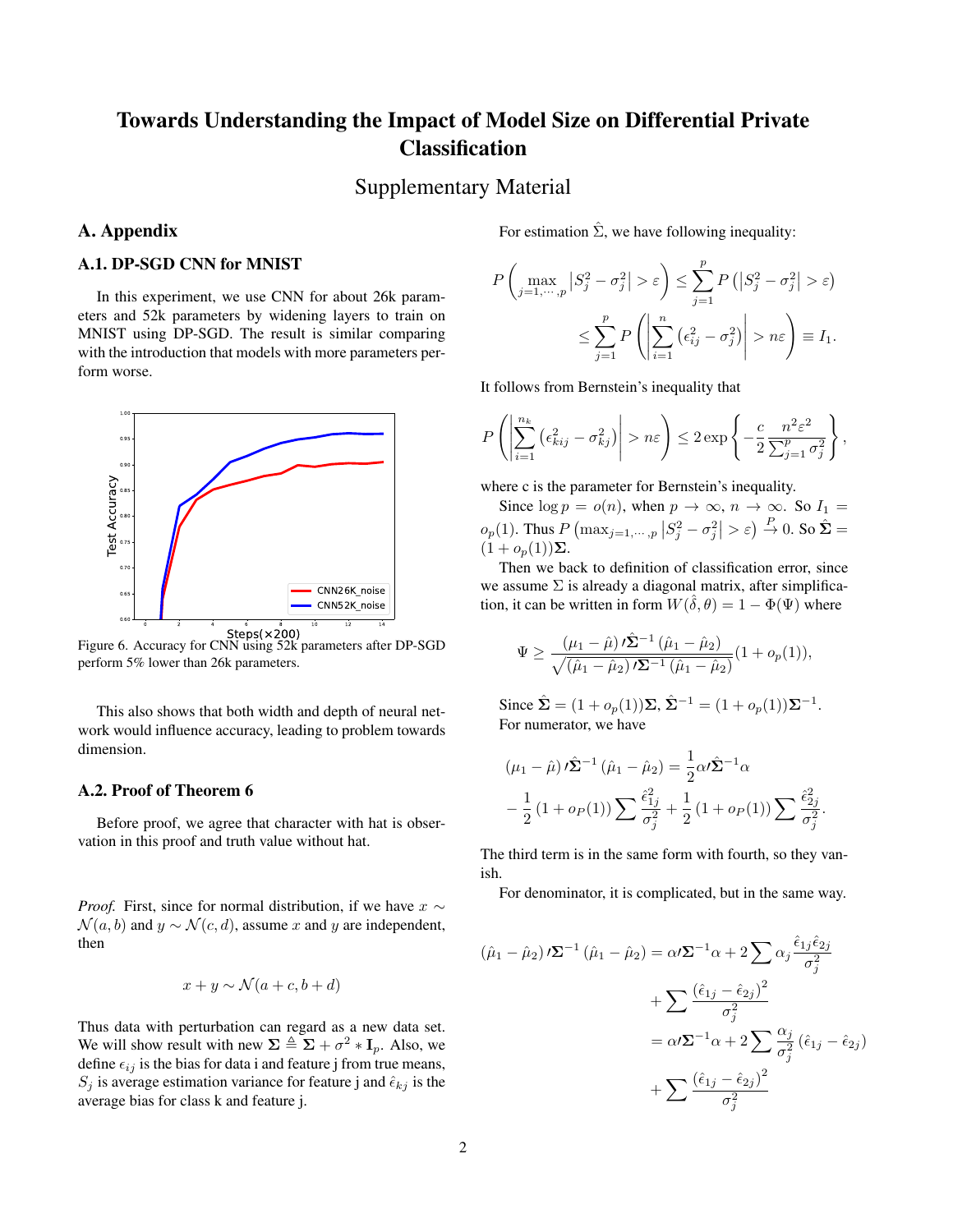The third term is with distribution  $\hat{\epsilon}_{1j} - \hat{\epsilon}_{2j} \sim$  $\mathcal{N}(0, (4/n)\sigma_j^2)$ . In term, it need to divide  $\sigma_j^2$ , so it converges to  $4/n$ .

$$
\sum \frac{\left(\hat{\epsilon}_{1j} - \hat{\epsilon}_{2j}\right)^2}{\sigma_j^2} \stackrel{P}{\rightarrow} \frac{4p}{n}
$$

Then the second term is the same.  $\frac{\alpha_j}{\sigma_j^2}(\hat{\epsilon}_{1j} - \hat{\epsilon}_{2j}) \sim$  $N(0, (4/n)\alpha_j \sigma_j^{-2} \alpha_j)$ . Then as variance is  $o_p(1)$ , so the whole term is in the order of  $o_p(1)\alpha\hat{\Sigma}^{-1}\alpha$ .

Finally, together above result, we can complete our proof.  $\Box$ 

#### A.3. Multi-class private GM

In this section, we extend the binary private GM model to multi-class model. Let us define the multi-class private GM as follows.

<span id="page-10-0"></span>Definition 9. *(Multi-class Private GM) For* K*-class private GM, let*  $\mu_k \in \mathbb{R}^p$ ,  $k = \{1, ..., K\}$ , be the per-class mean *vector and*

$$
\Sigma \triangleq \text{diag}(\sigma_1^2, ..., \sigma_p^2) \tag{19}
$$

*be the variance parameter.*  $(\epsilon, \delta)$ *-private Gaussian mixture model is defined by the following distribution over*  $(\hat{x}_k, k) \in \mathbb{R}^p \times \{1, ..., K\}$ : First, draw a label k from {1, ..., K} *uniformly at random, then sample the data point*  $\hat{x}_k \in \mathbb{R}^p$  from  $\mathcal{N}(\mu_k, \mathbf{\Sigma})$ . Then we get a non-private dataset  ${x_k^i, k}$ *,*  $k = \{1, ..., K\}$ *,*  $i = 1, ..., n_k$  where  $n_k$  is sample *size of label* k*. Finally, according Gaussian mechanism to*  $obtain$  private dataset  $\{\hat{x}_{k}^{i},k\}$ , where

$$
\hat{x}_{k}^{i} = x_{k}^{i} + 2C_{p} \ln(1/\delta) / \epsilon \cdot (\eta_{1}, ..., \eta_{p}), \qquad (20)
$$

*where*  $\eta_i$  *are i.i.d variables*  $\eta_i \sim \mathcal{N}(0, 1)$  *and*  $C_p \triangleq$  $\max_{k \in \{1,...,K\}, i \leq n_k} \|x^i_k\|_1$  is a constant depending on di*mension* p*.*

Similar to definition for private GM, estimation of parameters above is

$$
\hat{\mu}_k = \frac{1}{n_k} \sum_{i=1}^{n_k} \hat{x}_k^i, k \in \{1, ..., K\},\tag{21}
$$

$$
\hat{\Sigma} = \text{diag}\left\{\frac{\sum_{k=1}^{K} S_{kl}^2}{K}, l = 1, ..., p\right\},\qquad(22)
$$

where  $S_{kl}^2 = \frac{1}{(n_k-1)} \sum_{i=1}^{n_k} (\hat{x}_{kl}^i - \bar{x}_{kl})^2$  is the sample variance of the *l*-th feature in class *k* and  $\bar{x}_{kl} = \frac{1}{n_k} \sum_{i=1}^{n_k} \hat{x}_{kl}^i$ .

For binary model, a point  $x$  is labeled 1 if the fisher classifier satisfies

$$
(x - (\hat{\mu}_1 + \hat{\mu}_2)/2)\hat{\Sigma}^{-1}(\hat{\mu}_1 - \hat{\mu}_2) > 0.
$$

Rewriting the form above, it is equivalent to

$$
(x - (\hat{\mu}_1 + \hat{\mu}_2)/2)\hat{\Sigma}^{-1}\hat{\mu}_1 > (x - (\hat{\mu}_1 + \hat{\mu}_2)/2)\hat{\Sigma}^{-1}\hat{\mu}_2
$$
  
(23)  

$$
\Leftrightarrow (x - \hat{\mu}_1/2)\hat{\Sigma}^{-1}\hat{\mu}_1 > (x - \hat{\mu}_2/2)\hat{\Sigma}^{-1}\hat{\mu}_2.
$$
  
(24)

Thus it can be defined as the maximum of  $(x (\hat{\mu}_i/2)$  $(\hat{\Sigma}^{-1}\hat{\mu}_i (i \in \{1,2\})$ . So we define multi-class LDA as follow.

Definition 10. *(Multi-class LDA classifier) [\[20\]](#page-7-20) For a Kclass classification with means*  $\{\mu_1, ..., \mu_k\}$  *and the same variance* Σ*, a LDA classifier is defined for a new point x as*

<span id="page-10-2"></span>
$$
\hat{Y} = \underset{i \in 1, ..., K}{\arg \max} (x - \hat{\mu}_i/2) \hat{\Sigma}^{-1} \hat{\mu}_i
$$

*where*  $\hat{Y}$  *is predicted label.* 

The next theorem is about classification error for any classes more than 1. In this theorem, we prove that general classification error of multi-class LDA classifier for a point from class  $m$ , which defined as

$$
\mathbf{W}(\hat{\delta}_n, \theta) \triangleq P(\hat{\delta}_n(x) \neq m | \hat{x}_k^i, k \in \{1, ..., K\}, i = 1, ..., n_k),
$$

will increase with perturbation and dimension accumulating. In simple, we rewrite condition  $\{\hat{x}_k^i, k \in \mathbb{R}\}$  $\{1, ..., K\}, i = 1, ..., n_k$  as  $\{X\}.$ 

**Theorem 11.** *for K-class problem with sample size*  $n_i =$  $n_j (i, j \in \{1, ..., k\})$ ,  $\sum_i n_i = n$  with dimension  $log(p)$  $= o(n)$  *and*  $n = o(p)$  *classification error for class* m *is bounded as*

$$
\mathbf{W}(\hat{\delta}_n, \theta) \le 1 - \prod_{i \ne m, 1 \le i \le K} \Phi\left(\frac{\left(1 + o_p(1)\right) \Gamma_i}{2\left[\frac{4Kp}{2n} + \left(1 + o_p(1)\right) \Gamma_i\right]^{\frac{1}{2}}}\right)
$$

*where*

$$
\Gamma_i \triangleq \sum_{j=1}^p \frac{\alpha_{ij}^2}{\sigma_j^2 + (2C_p \ln(1/\delta)/\epsilon)^2}
$$

<span id="page-10-1"></span>*and*  $\alpha_{ij}$  *is the j-th of*  $\hat{\mu}_m - \hat{\mu}_i$ ,  $\sigma_j$  *in definitio[n9](#page-10-0) and [21.](#page-10-1)* 

*Proof.* Proof by contradiction, if there exists another class  $m_0$  which point x should be in  $m_0$  in binary LDA classification with m, then we have:

$$
(x - (\hat{\mu}_m + \hat{\mu}_{m_0})/2) \mathbf{1} \hat{\Sigma}^{-1} (\hat{\mu}_m - \hat{\mu}_{m_0}) < 0,
$$

which equivalents to inequality

$$
(x - \hat{\mu}_{m_0}/2)\hat{\Sigma}^{-1}\hat{\mu}_{m_0} > (x - \hat{\mu}_m/2)\hat{\Sigma}^{-1}\hat{\mu}_m
$$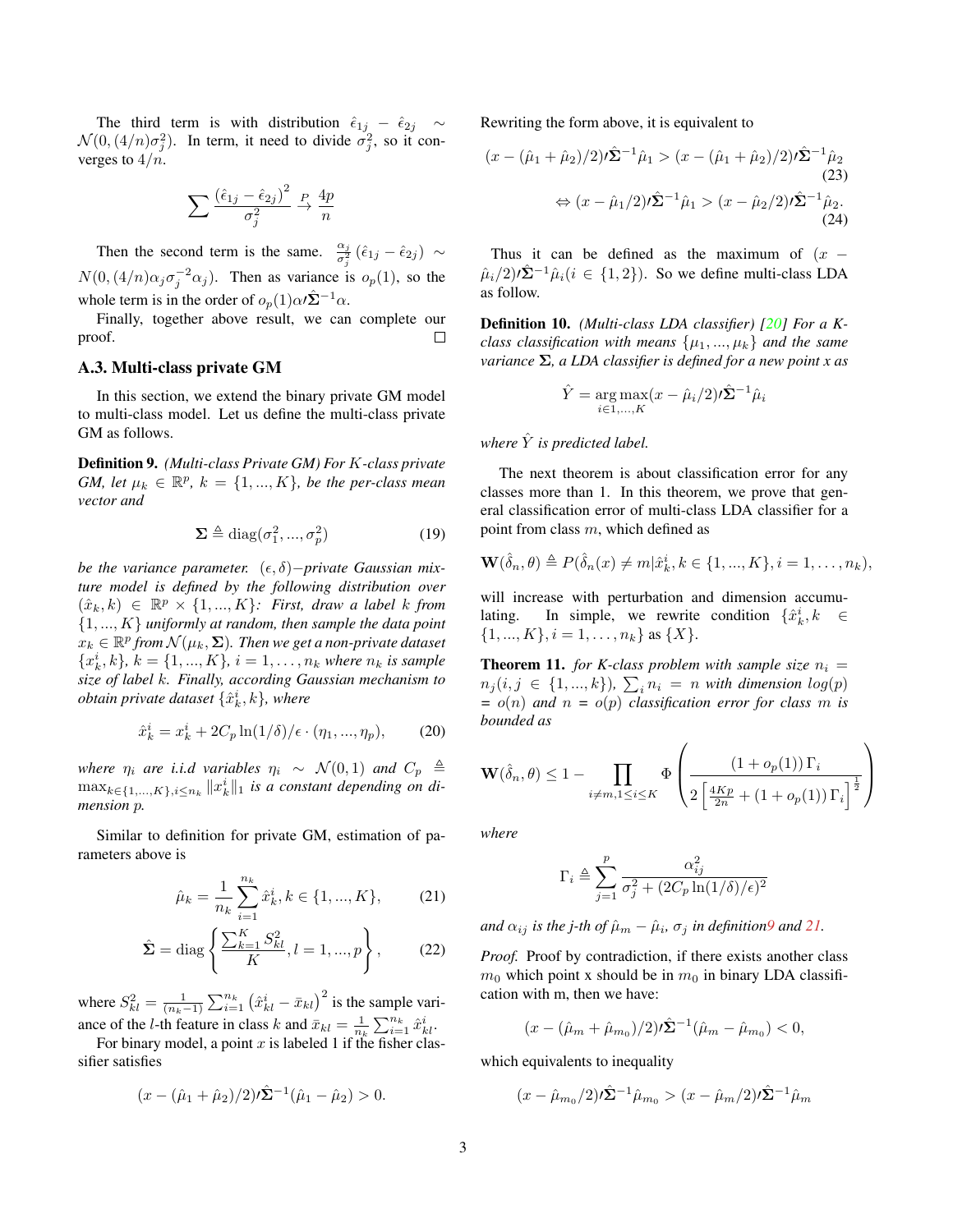with the same transformation of  $(A.3)$ . Since class m is not the largest  $(x - \hat{\mu}_i/2) \hat{\Sigma}^{-1} \hat{\mu}_i$ , this situation is not legal for a correct classification.

Thus it can be represented by K-1 events,

$$
\kappa_i = \{ (x - (\hat{\mu}_m + \hat{\mu}_i)/2) \hat{\Sigma}^{-1} (\hat{\mu}_m - \hat{\mu}_i) > 0 \}.
$$

In simplified form,  $1 - \mathbf{W}(\hat{\delta}_n, \theta)$  can be written as

$$
P(\delta_n(x) = m|X) = P(\kappa_1, ..., \kappa_K|X)
$$
  
=  $P(\kappa_1|X)P(\kappa_2|\kappa_1, X)$   
... $P(\kappa_{m-1}|\kappa_1, ..., \kappa_{m-2}, X)$   
\*  $P(\kappa_{m+1}|\kappa_1, ..., \kappa_{m-1}, X)$   
... $P(\kappa_K|\kappa_1, ..., \kappa_{m-1}, \kappa_{m+1}..., \kappa_{K-1}, X).$ 

Since  $\mu_k$  is drawn independently, conditions in probability can be removed. Thus

$$
P(\delta_n(x) = m|X) = \prod_{1 \le i \le K, i \ne m} P(\kappa_i|X).
$$

Together with binary LDA classifier in Theorem 6, we can conclude that

$$
P(\delta_n(x) = m|X) \ge
$$
  

$$
\prod_{i \neq m, 1 \leq i \leq K} \Phi\left(\frac{(1 + o_p(1))\Gamma_i}{2\left[\frac{4Kp}{2n} + (1 + o_p(1))\Gamma_i\right]^{\frac{1}{2}}}\right).
$$

It completes the proof.

This theorem shows in multi-class problem, our remark holds that with dimension and perturbation increasing, performance of classifier will decrease and drops to  $\frac{1}{2^{k-1}}$ .

# A.4. Lemma 2

[\[2\]](#page-7-21) Let  $n = n_1 + n_2$ . Assume that there exist  $0 <$  $c_1 \leq c_2 < 1$  such that  $c_1 \leq n_1/n_2 \leq c_2$ . Let  $\tilde{T}_j =$  $T_j - \frac{\mu_{j1} - \mu_{j2}}{\sqrt{a^2 + \mu_{j1} + a^2}}$  $\frac{\mu_{j1}-\mu_{j2}}{s_{1j}^2/n_1+S_{1j}^2/n_2}$ . Then for any  $x \equiv x(n_1, n_2)$  satisfying  $x \to \infty$  and  $x = o(n^{1/2})$ ,

$$
\log P\left(\tilde{T}_j \ge x\right) \sim -x^2/2, \quad \text{as} \quad n_1, n_2 \to \infty
$$

If in addition, if we have  $E |Y_{1ij}|^3 < \infty$  and  $E |Y_{2ij}|^3 <$ ∞, then

$$
\frac{P(\tilde{T}_j \ge x)}{1 - \Phi(x)} = 1 + O(1)(1+x)^3 n^{-1/2} d^3, \quad \text{for} \quad 0 \le x \le n^{1/6}/d
$$

where

 $d=\left(E\left|X_{1ij}\right|^3+E\left|X_{2ij}\right|^3\right)/\left(\operatorname{var}\left(X_{1ij}\right)+\operatorname{var}\left(X_{2ij}\right)\right)^{3/2}$ and  $\dot{O}(1)$  is a finite constant depending only on  $c_1$  and  $c_2$ .

#### A.5. Proof of Theorem 8

*Proof.* First, since we consider Gaussian distribution, so lemma 2 is always tenable in below proof, we will use it directly.

Second, take into two parts. a) First, we check probability  $P(max_{j>s}|D_j| > x)$ . For any probability, it is clear that

$$
P\left(\max_{j>s}|D_j|>x\right)\leq \sum_{j=s+1}^p P(|D_j|\geq x).
$$

With lemma 2 and the max variance bounded after normalization, we can infer that

$$
P(\max_{j>s}|D_j| > v\frac{2}{\sqrt{n}}x) \le (1-\Phi(x))\left(1 + C(1+x)^3 n^{-1/2}d^3\right)
$$

with  $d = \left( E \left| Y_{1ij} \right|^3 + E \left| Y_{2ij} \right|^3 \right) / \left( \sigma_{1j}^2 + \sigma_{2j}^2 \right)^{3/2}$ . Since  $|T_i|$  obtain following inequality:

$$
|T_j| = \frac{|D_j|}{\sqrt{s_{1j}^2/n_1 + s_{2j}^2/n_2}} \ge \frac{|D_j|}{v} \sqrt{\frac{n_1 n_2}{n}} \ge \frac{\sqrt{n}}{2} \frac{|D_j|}{v}.
$$

Also, with normal distribution

$$
1 - \Phi(x) = \frac{1}{\sqrt{2\pi}} \int_x^{\infty} e^{-x^2/2} dx < \frac{1}{\sqrt{2\pi}} \int_x^{\infty} e^{-xy/2} dy,
$$

we can give that

 $\Box$ 

$$
1 - \Phi(x) \le \frac{1}{\sqrt{2\pi}} \frac{1}{x} e^{-x^2/2}
$$

This together with the symmetry of  $D_j$  gives

$$
P(|D_j| > v\frac{2}{\sqrt{n}}x) \le 2\frac{1}{\sqrt{2\pi}}\frac{1}{x}e^{-x^2/2}\left(1 + C(1+x)^3n^{-1/2}d^3\right).
$$

Combining the above inequality, we have

$$
\sum_{j>s} P(|D_j| > v \frac{2}{\sqrt{n}} x) \le (p-s) \frac{2}{\sqrt{2\pi}} \frac{1}{x} e^{-x^2/2} \left( 1 + C(1+x)^3 n^{-1/2} d^3 \right)
$$

.

Since  $\log(p - s) = o(n^{\gamma})$  with  $0 < \gamma < 1/3$ , if we let  $x = cn^{\gamma/2}$ , that is  $y = cvn^{(\gamma-1)/2}$ , then

$$
\sum_{j>s} P(|D_j| \ge y) = n^{\gamma - 1/2}.
$$

So we can draw that

$$
\sum_{j>s} P(|D_j| \ge y) \to 0.
$$

This equality yields

$$
P\left(\max_{j>s}|D_j|\geq y\right)\to 0.
$$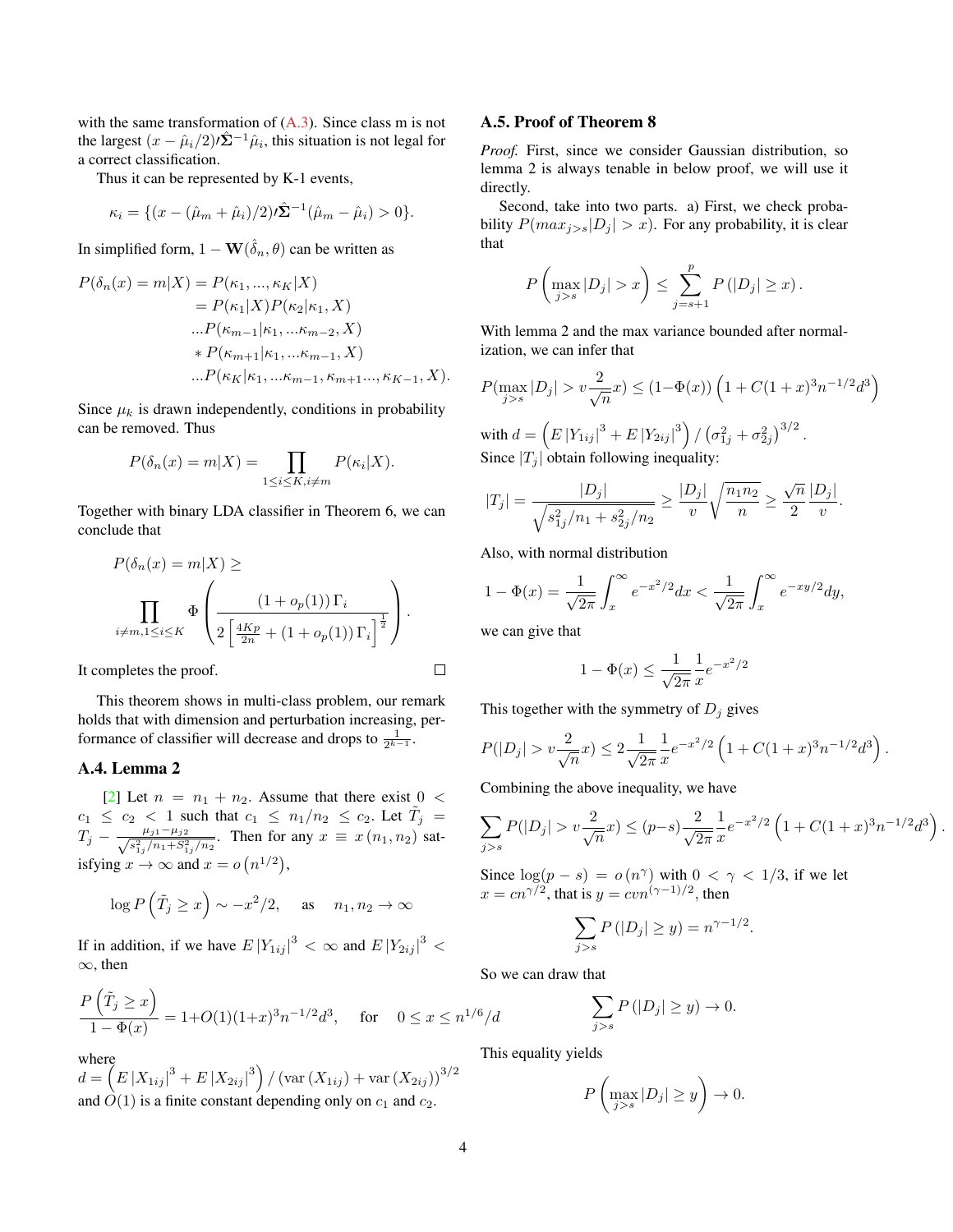b) Then we consider  $P(\min_{j\leq s}|D_j| \leq y)$ . Notice that when  $j \leq s$ ,  $\alpha_j = \mu_{1j} - \mu_{2j} \neq 0$ . So also with lemma 2, we define  $\tilde{D}_j = D_j - \alpha_j$ , it is same like a)

<span id="page-12-0"></span>
$$
P(\max_{j\leq s} |\tilde{D}_j| > v\frac{2}{\sqrt{n}}x) \to 0.
$$
 (25)

For addition, there is an inequality

$$
y > \min_{j \le s} |D_j| = \min_{j \le s} |\tilde{D}_j + \alpha_j| \ge \min_{j \le s} |\alpha_j| - \max_{j \le s} |\tilde{D}_j|.
$$

So in probability

$$
P\left(\min_{j\leq s}|D_j|\leq y\right)\leq P\left(\max_{j>s}\left|\tilde{D}_j\right|\geq \min_{j\leq s}|\alpha_j|-y\right).
$$

Then with all assumption above and some  $\beta_n \to \infty$ 

$$
\min_{j \le s} |\alpha_j| - y = v n^{-\gamma} \beta_n - 2cv n^{(\gamma - 1)/2} \ge y.
$$

Together with  $(25)$ , b) is established. Combination two parts complete the theorem.  $\Box$ 

# A.6. Means of  $\mu_1$  in toy experiment

<span id="page-12-1"></span>Fig. [7](#page-12-1) is a bar figure of our  $\mu_1$  in toy experiment. We can see most of the features are sparse.



Figure 7. distance of different classes for all features in synthetic data

## A.7. Multiple class criterion

For LDA's classifier, we consider in binary classification. But our approach can be generalized to multiple classification. We list changed algorithm in CIFAR-10 part.

## Algorithm 2: DP Feature Release Algorithm with  $K$  classes

1 **Input:** [[ $\mathbf{X}_{11}$ ],...,[ $\mathbf{X}_{1n_1}$ ]] to [[ $\mathbf{X}_{K1}$ ],...,[ $\mathbf{X}_{Kn_K}$ ]]

- 2 Calculate average of features:  $\hat{\mu}_1 = [a_{11},..., a_{1p}]$  to  $\hat{\mu}_K = [a_{K1},...,a_{Kp}]$
- 3 Calculate max distance of features:  $D_i$  =  $\max_{c,q\leq K}|\hat{\mu}_{qj} - \hat{\mu}_{cj}|$
- 4 Rank features with distance:  $X_r =$  $[[x_{1[1]},...,x_{1[p]}],...,[x_{n[1]},...,x_{n[p]}]]$
- 5 Cut the first m features:  $X_c$  =  $[[x_{1[1]},...,x_{1[m]}],...,[x_{n[1]},...,x_{n[m]}]]$
- 6 Calculate the maximum norm in  $X_c$ :  $N_{max} \triangleq \max_{i \leq n, X_i \in X_c} ||X_i||_1$
- 7 Generate noise:  $n \times m$  matrix  $\varepsilon$  with i.i.d.  $\varepsilon_{ij} \sim \mathcal{N}(0, 2N_{max} \ln(1/\delta)/\epsilon)$
- 8 Add noise to feature:  $\hat{X} = X_c + \varepsilon$
- **9 Output:** feature with noise  $\hat{X}$ , Label

#### A.8. LDA classifier for CIFAR-10

<span id="page-12-2"></span>

Figure 8. Results for CIFAR-10

For LDA classifier on CIFAR-10, left Fig. [8a](#page-12-2) shows our curve is lower and smoother which means robustness with dimension increasing. Right Fig[.8b](#page-12-2) proves when  $\varepsilon$  is tiny, noise is large, DFS can perform over t-testing for more than 0.2 in test error.

#### A.9. Experiment for MNIST

<span id="page-12-3"></span>

Figure 9. Results for MNIST

Left Fig. 9a shows robustness similar to CIFAR-10 since curve is lower and smoother. Right Fig[.9b](#page-12-3) shows t-testing